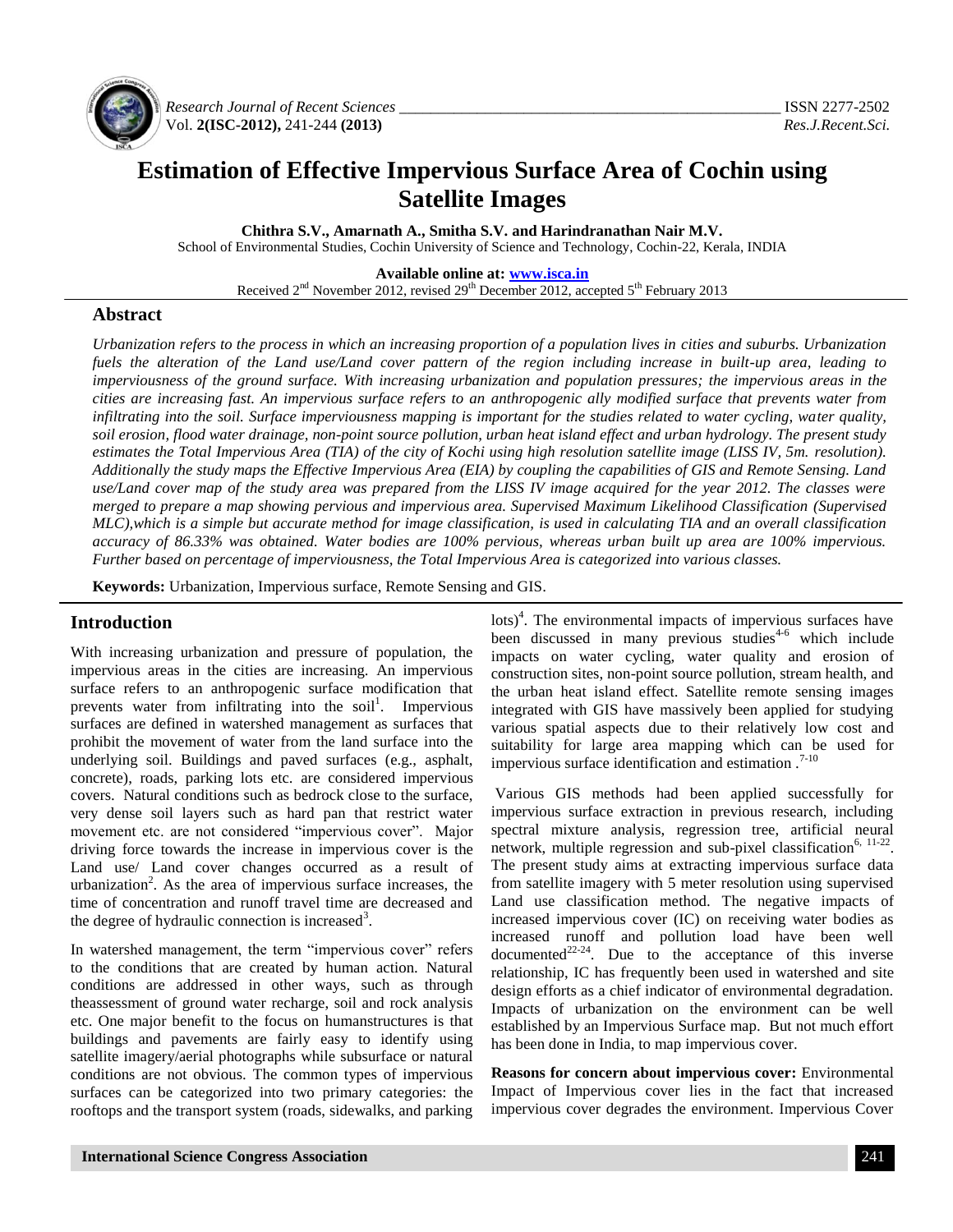is used as an indicator of Environmental degradation. The hydrologic changes and non-point source pollutant loading from impervious land cover cause most of the environmental degradation than the environmental cover itself. High levels of impervious cover are associated with dense development.

The distribution of impervious surfaces influence urban climate by altering sensible and latent heat fluxes within the urban surface and boundary layers; it increases the temperature of urban regions by causing heat island effect. Strong correlation between imperviousness of a drainage basin and the quality of its receiving streams has been reported. For example, stream quality usually starts to degrade if more than ten percent of the area of a watershed is impervious.

## **Material and Methods**

**Materials used:** IRS LISS IV image for the year 2012, with spatial resolution of 5 m was used for the study. The image was processed using Erdas Imagine 9.3 software. GIS Analysis and map composition was carried out in ArcGIS 9.3.

**Study area:** Cochin City is one among the fast growing urban centers in the southern states of India. It is located between 76° 10' 30" and 76° 25' 29.30" East latitude and 10° 6' and 9° 49' 30" North longitude. Physiographically, this area is unique as the entire area is a product of fluvial-estuarine agencies modified by human activities in terms of reclamation. Due to uncontrolled reclamation and urbanization, the impervious cover of the city is increasing. The area experiences a humid climate. In general, four seasons are identified; (i) Summer season from March to May (ii) South-west monsoon season from June to September (iii) North- east monsoon season from October to December and (iv) Winter during January and February. Mean annual rainfall is about 3500 mm.

**Methodology:** The methods depict the degree of imperviousness from 0 to 100% at the pixel level. Land use/ Land cover map of the study area was prepared using LISS IV imagery acquired for the year 2012, in an Erdas Imagine environment. The map was prepared with supervised classification technique using mean distance to minimum classifier. Supervised classification yields the best results when proper ground information is available. Classification accuracy was determined by preparing error matrix.

The classified image has five classes- built-up, open / exposed area, plantation, vegetation and water body. These classes were merged to prepare the Total Impervious Area (TIA) layer. A map was composed from this layer to show the total pervious and impervious area under the city.

The TIA layer was gridded with 1000 m grid. The TIA layer was then transferred to a GIS environment and the area under previous surface, impervious surface and water bodies were calculated. As there is no confined water bodies in the study

area, water bodies does not add to the infiltration, but only increase in the runoff. Hence water bodies were excluded from the area calculations. Percentage imperviousness of the area under each grid was calculated as;

Percentage imperviousness = {Impervious Area/ (Impervious area+ pervious area) $\} \times 100$ 

Percentage imperviousness of each grid is expressed as the Effective Impervious Area (EIA) of the study area

#### **Results and Discussion**

The land cover map of Kochi is prepared from the LISS IV. An overall classification accuracy of 86.33% was obtained. The classified map is given in figure 1.



An anthropogenic impervious surface map was prepared for Kochi by merging the above classes.

The results show that 114.44 square kilometers of the total area of the city is under impervious cover. The raster representation of percentage imperviousness is given in figure 3.

From the map, it can be seen that the maximum imperviousness in the grid (one square kilometer area) is 88%.

#### **Conclusion**

Supervised classification proved to be a good method in mapping impervious surfaces provided the number of land use classes in the region is less and proper ground knowledge is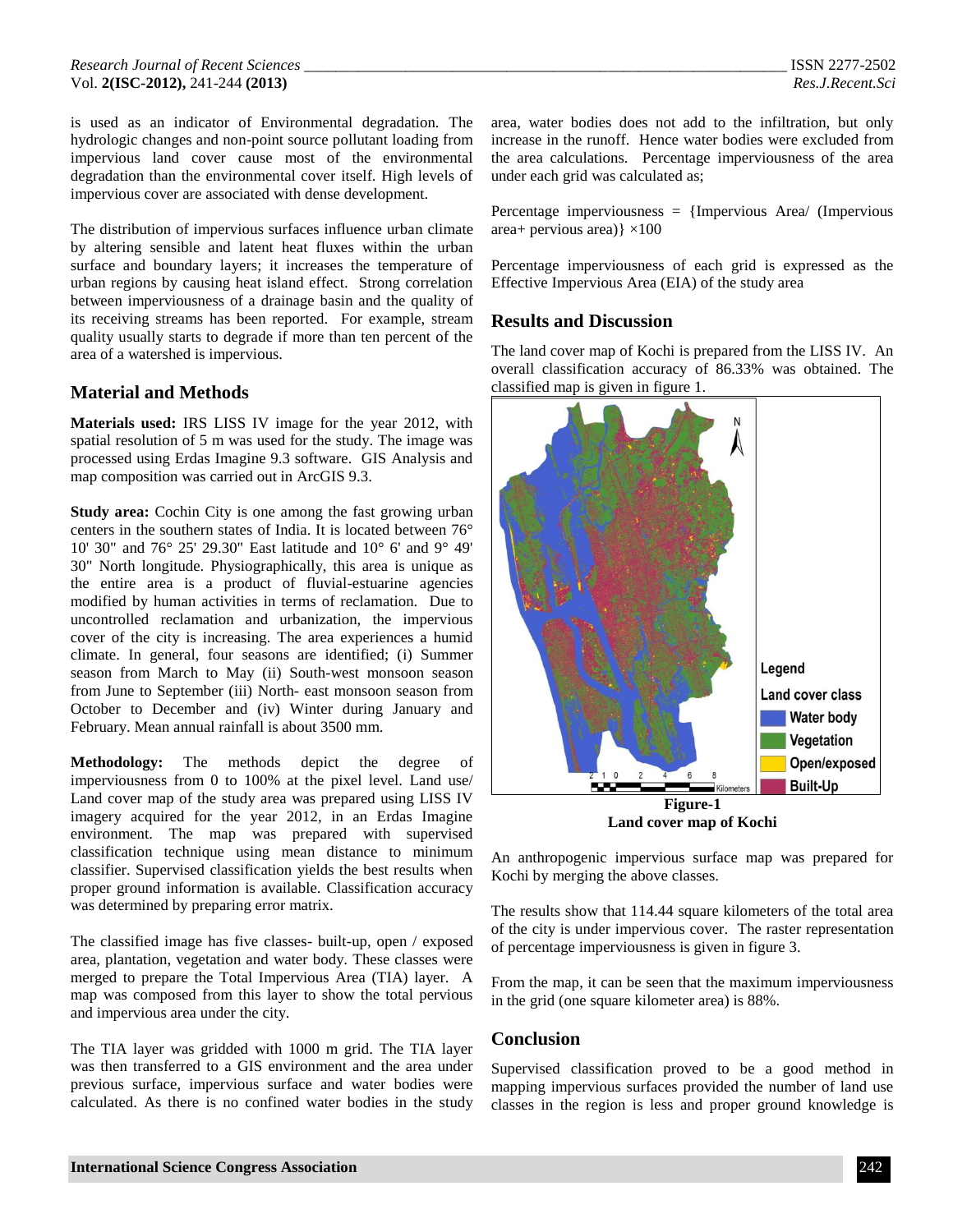available. Total Impervious Area and Effective Impervious Area of the city are mapped and it is observed that 114.44 square kilometers of the total area (330 sq.kms) of the city is under impervious cover. Maximum percentage imperviousness observed is 88% per square kilometer.





**Map showing effective impervious area**

## **Acknowledgement**

We acknowledge CSIR for the financial support in the form of CSIR-JRF. Also we thank DST- FIST for the financial support given for the School.

## **References**

**1.** Arnold C. L., and Gibbons C. J., Impervious surface coverage, The emergence of a key environmental indicator, *J. the American Planning Association*, **62,** 243−258 **(1996)**

- **2.** Hasse J. E., and Lathrop R. G., Land resource impact indicators of urban sprawl, *Applied Geography*, **23 (2–3),** 159−175 **(2003)**
- **3.** Girija Devi, Environmental Impact Assessment of Surface Water Drainage System in the Central Area of Cochin using GIS and Remote Sensing, Ph. D Thesis, CUSAT **(2005)**
- **4.** Schueler T., The importance of imperviousness. *Watershed Protection Techniques*, **1(3),** 100−111 **(1994)**
- **5.** Galli J., Thermal Impacts associated with Urbanization and Storm Water Management, Best Management Practices, Metropolitan Washington Council of Governments. Washington D. C., Maryland Department of Environment, 188 **(1991)**
- **6.** Slonecker E. T., Jennings D. B., and Garofalo D., Remote sensing of impervious surfaces: A review*, Rem. Sen. Reviews*, **20(3),** 227−255 **(2001)**
- **7.** Bauer M. E., Heinert N. J., Doyle J. K. and Yuan, FImpervious surface mapping and change monitoring using Landsat remote sensing.Proceedings of ASPRS annual conference, May 24–28, Denver, Colorado **(2004)**
- **8.** Jana Adarsa, Sheena Shamina and Biswas Arkoprovo, Morphological Change Study of Ghoramara Island, Eastern India Using Multi Temporal Satellite Data, *Res. J. Recent Sci*., **1(10),** 72-81 **(2012)**
- **9.** Mayavan N. and Sundaram A., Statistical Analysis for Landslide in Relation to Landuse, InSirumalai Hill, Dindigul District, Tami Nadu, India, using GI Technologies, *Res. J. Recent Sci*., **1(12),** 36-39 **(2012)**
- **10.** Biswas Arkoprovo, Jana Adarsa and Sharma Shashi Prakash, Delineation of Groundwater Potential Zones using Satellite Remote Sensing and Geographic Information System Techniques: A Case study from Ganjam district, Orissa, India, Res*. J. Recent Sci*., **1(9),** 59-66 **(2012)**
- **11.** Yuan F. and Bauer M.E., Comparison of impervious surface area and normalized difference vegetation index as indicators of surface urban heat island effects in Land sat imagery, *Rem. Sen. of Environment*, **106 (3),** 375−386 **(2007)**
- **12.** Lu D. and Weng Q. Spectral mixture analysis of ASTER images for examining the relationship between urban thermal features and biophysical descriptors in Indianapolis, Indiana, USA., **104(2),** 157−167 **(2006)**
- **13.** Civco D.L. and Hurd J.D., Impervious Surface Mapping for the State of Connecticut. Proceedings of the 1997 ASPRS Annual Conference, Seattle, WA, **3,** 124-135 **(1997)**
- **14.** Smith. A., Sub pixel Estimates of Impervious Surface Cover Using Landsat TM Imagery, Scholarly article, Geography Department, University of Maryland **(2000)**
- **15.** Small C., Estimation of urban vegetation abundance by